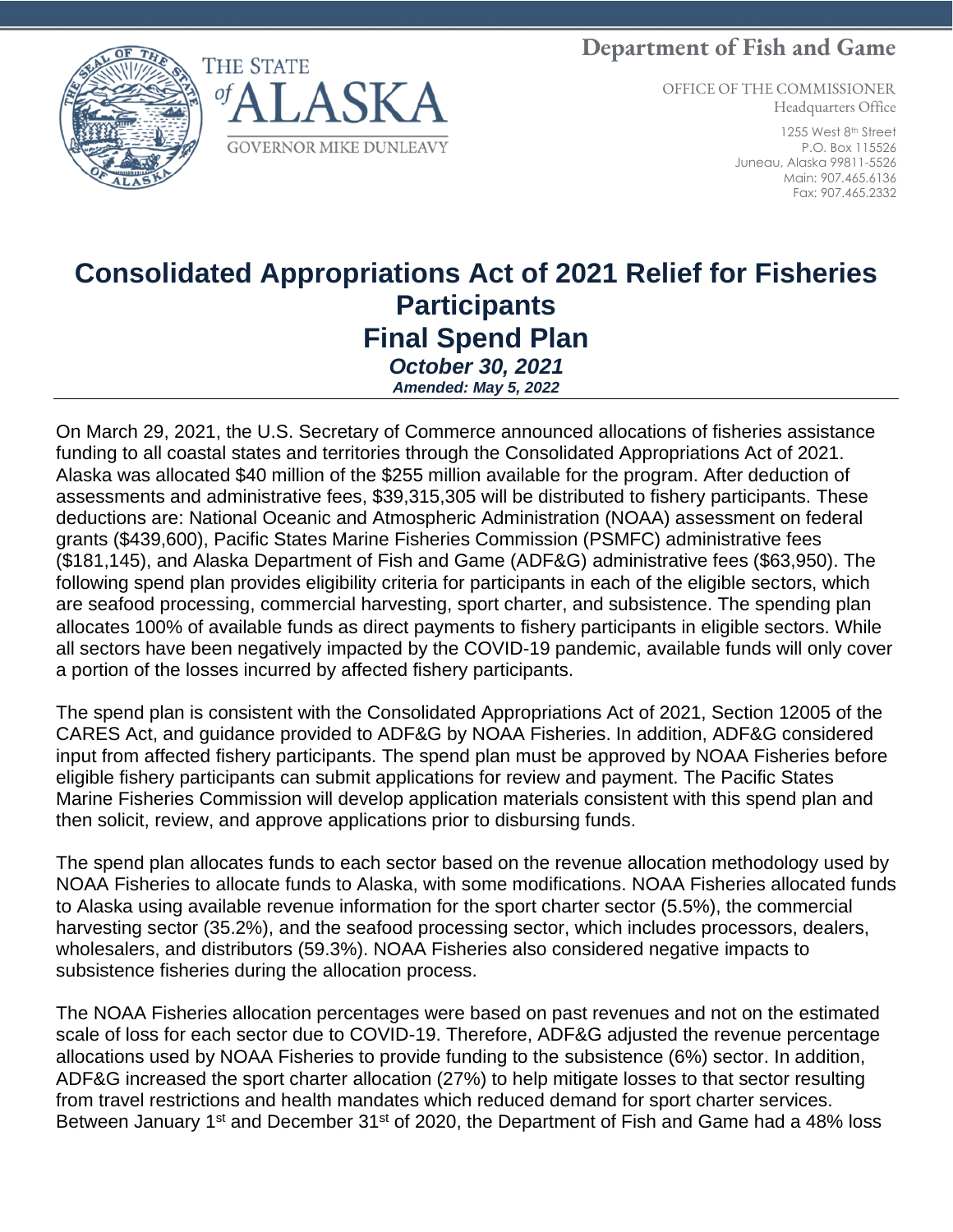in sport fishing license revenue compared to 2019, nearly \$9 million in losses. This dramatic reduction in license sales is only one indication of impacts to the charter sector. The commercial harvesting (35%) and seafood processing (32%) sector allocations help mitigate loss to those sectors resulting from changes in demand and markets for commercial seafood products from Alaska.

Fisheries participants across the State of Alaska have all felt the impacts of COVID-19, whether it be reduced wholesale prices and reduction in demand due to economic shut down or sharp declines in tourism due to travel restrictions. The goal of this spend plan is to broadly distribute stimulus payments to those eligible individuals and businesses across the state during this time of need while balancing rapidity, equitability, and workload with limited resources.

## **Payment Calculations**

There is a total of \$39,315,305 available for direct payments to fisheries participants. Share payment systems for the commercial harvesting, sport charter, and subsistence sectors will require all applications to be received in order to count the total number of shares within each sector and calculate payments accordingly. Please see specific examples within each of the following sections. Share values will be calculated as follows.

#### **Total Allocation ÷ Total Number of Shares = Base Share Value (1 share)**

Applicants will be required to provide their absolute loss in 2020 which includes any relief payments they may have received in 2020 that will not be paid back (see More Than Whole Requirement section for examples of relief that must be counted). Once share values are calculated, applications will be reviewed to ensure applicants will not be made more than whole by the Consolidated Appropriations Act of 2021 payments. If an applicant will be made more than whole, the payment will be reduced accordingly. Excess funds will be distributed between remaining eligible applicants using the established share system for the sector. If excess funds still exist after all applicants have been made whole, they will be shifted to the subsistence sector.

## **Applications**

The application period will be open for **at least** 90 days. Applications will be made available on the PSMFC website and must be submitted directly to PSMFC by the due date specified on the application. Applications received or post marked after the published due date will not be reviewed or considered. As stated throughout this spend plan, self-certification will be sufficient to claim losses, revenue averages etc. However, applicants should maintain copies of all documents/records supporting eligibility until October 31<sup>st</sup>, 2026. Active duty military deployed between 2015 and 2020 will be asked to provide official documentation of deployment orders with dates to be eligible for assistance.

Applicants who applied for Section 12005 funds must apply for Consolidated Appropriations Act funds using the same tax entity. Example: Jane Doe applied for Section 12005 funds as an individual person however, she owns an LLC. If Ms. Doe wants to apply for Consolidated Appropriations Act funds, she must apply as an individual person and cannot apply as the LLC.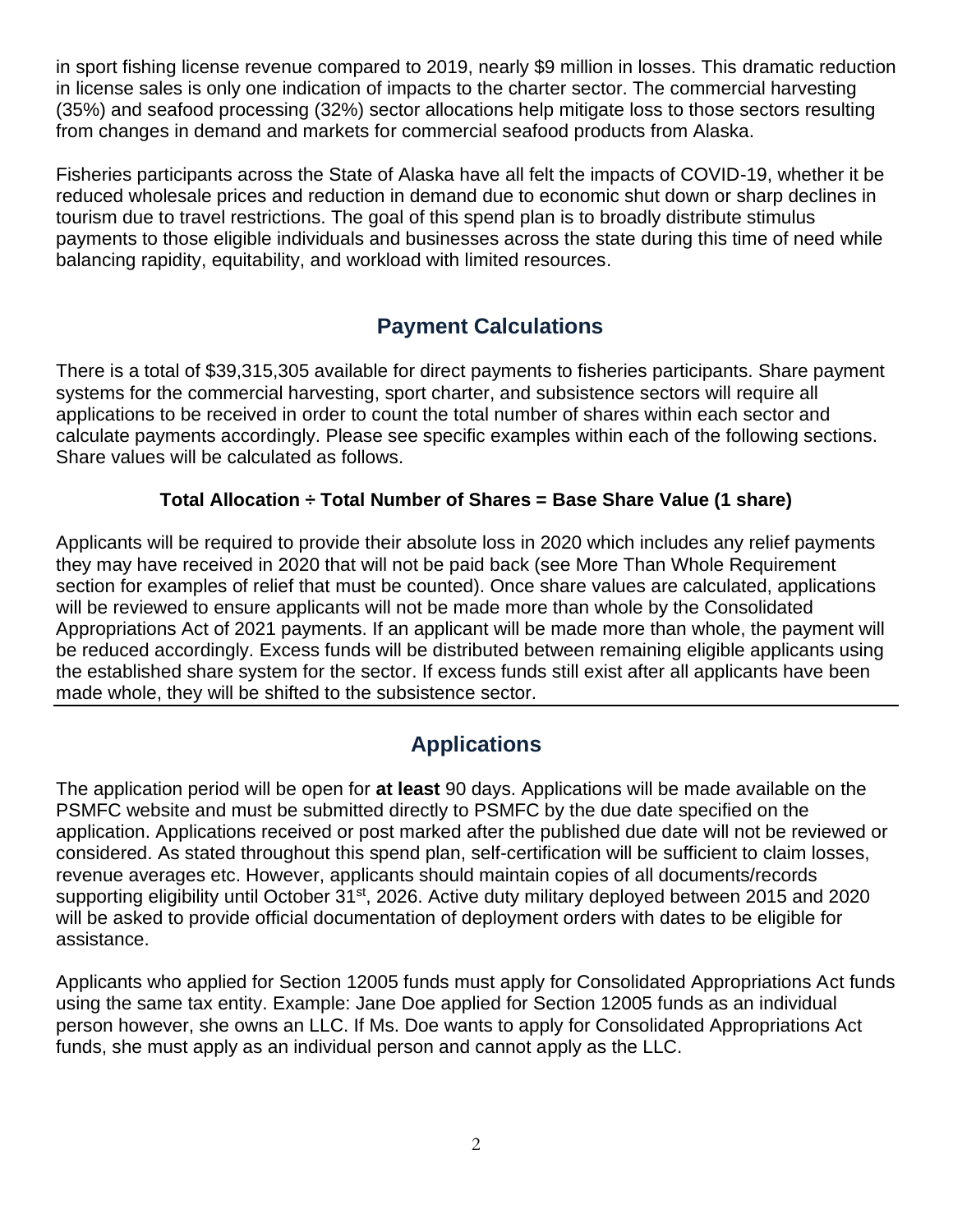Timeline:

- June 2022 application period open
- October 31, 2022 application period closed
- November 2022 through May 2023 application errors addressed
- May 2023 funds dispersed

#### **This timeline is an estimate and is subject to change.**

## **Reconsideration**

The PSMFC will notify applicants who have not met the eligibility requirements, have not provided adequate documentation, or have any clerical errors in their application. These applicants will have four weeks from the date of contact to correct any deficiencies and resubmit for review. Applicants should ensure they have provided adequate and correct contact information should PSMFC need to contact you. The second decision on an application will be considered final.

### **Contacts**

| State/US<br><b>Territory</b> | <b>POC</b>      | Agency                                                                   | Phone             | Email                              |
|------------------------------|-----------------|--------------------------------------------------------------------------|-------------------|------------------------------------|
|                              |                 | <b>PSMFC</b>                                                             | (888)517-7262     | AKCares@psmfc.org                  |
| Alaska                       |                 | AK Dept. Fish<br>and Game<br>(ADF&G)                                     |                   | dfg.com.caresact@alaska.gov        |
|                              |                 |                                                                          |                   |                                    |
|                              |                 | <b>PSMFC</b>                                                             | (866) 990-2738    | <b>WACares@psmfc.org</b>           |
| Washington                   |                 | WA Dept. Fish<br>and Wildlife<br>(WDFW)                                  |                   | <b>CARESfisheries@dfw.wa.gov</b>   |
|                              |                 |                                                                          |                   |                                    |
|                              |                 | <b>PSMFC</b>                                                             | (877)<br>695-3457 | <b>ORCares@psmfc.org</b>           |
| Oregon                       |                 | OR Dept. Fish<br>and Wildlife<br>(ODFW)                                  |                   | ODFW.CARESAct@odfw.oregon.gov      |
|                              |                 |                                                                          |                   |                                    |
|                              |                 | <b>PSMFC</b>                                                             | (866) 990-2735    | <b>CACares@psmfc.org</b>           |
| California                   |                 | CA Dept. Fish<br>and Wildlife<br>(CDFW)                                  |                   | CARESfisheriesInfo@wildlife.ca.gov |
|                              |                 |                                                                          |                   |                                    |
| Hawaii                       | David<br>Sakoda | Hawaii Dept.<br>Land and<br><b>Natural</b><br><b>Resources</b><br>(DLNR) | (808) 587-0104    | David.Sakoda@hawaii.gov            |
|                              |                 | <b>PSMFC</b>                                                             | (888) 595-1538    | <b>HICares@psmfc.org</b>           |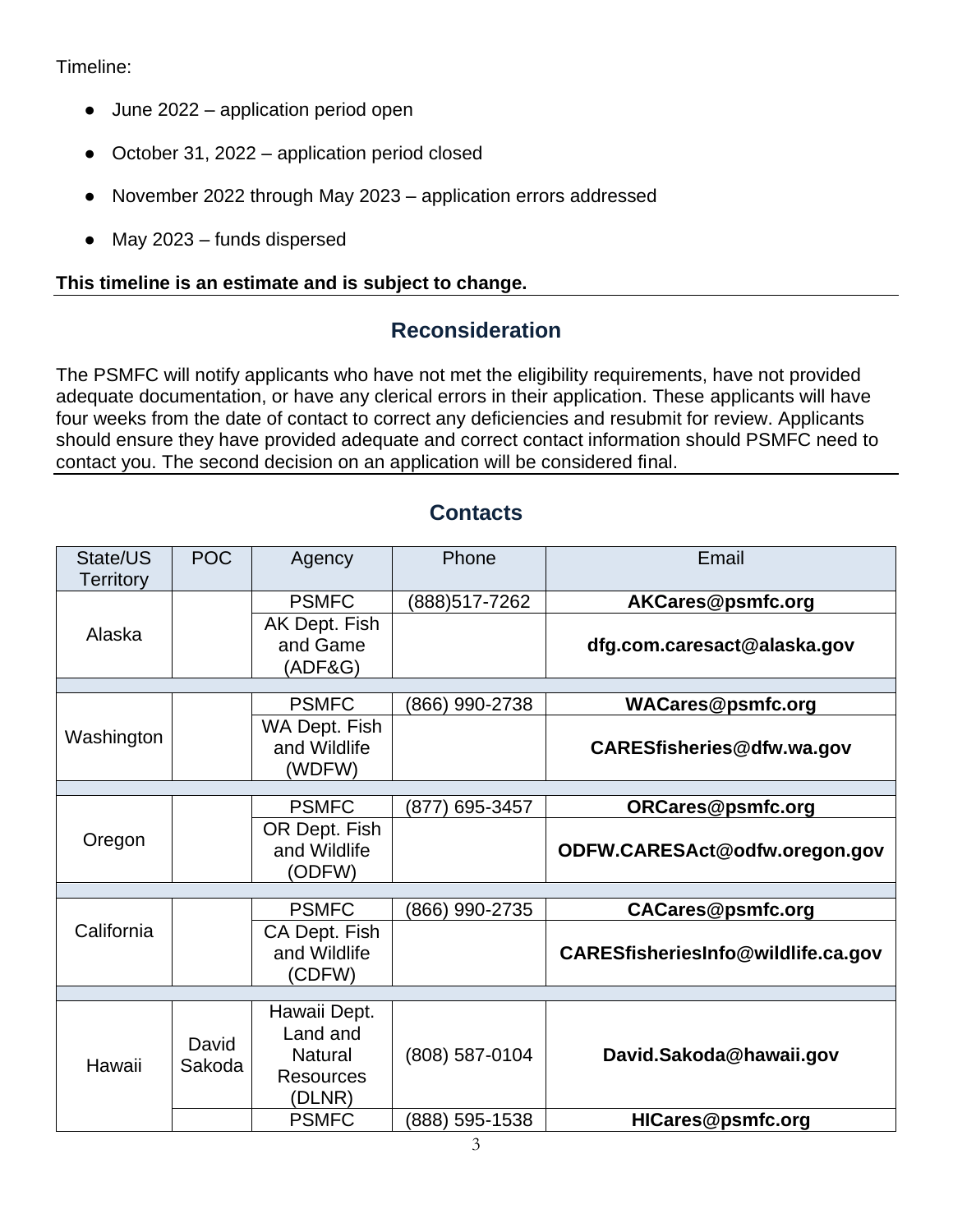# **Commercial Harvesting Sector**

Allocation: \$13,760,357

## **Eligibility Requirements**

- Applicants must be at least 18 years old to apply per federal requirements.
- Applicants must self-certify that they are not de-barred from receiving federal funds and are not on the federal government "do not pay list".
- Applicants must be a participant in a marine or anadromous fishery.
- Fishery participants who are eligible for Consolidated Appropriations Act of 2021 and Section 12005 CARES Act funding may also apply for federal assistance under other federal COVID-19 relief programs, they should not apply to other federal programs for assistance to address the same impacts resulting from COVID-19. For example, fishery participants could seek assistance to cover lost revenues from multiple programs, but if one program covers all lost revenue, they should not apply to another program to cover those same losses.
- Commercial harvesting sector applicants must hold one or more of the following,
	- o 2020 Commercial Fisheries Entry Commission (CFEC) Commercial Vessel License, or
		- California non-resident vessel permit, or
		- Oregon non-resident commercial fishing vessel license for vessel-based harvesters
			- Support vessels are not eligible for a share.
	- o 2020 CFEC Commercial Fishing Permit or,
		- Washington non-resident commercial license that authorizes fishing for or delivery of food fish or shellfish in Washington, or
		- California non-resident commercial fishing license, or
		- Oregon non-resident commercial fishing license for non-vessel harvesters
			- Permits for fisheries that did not open in 2020 for reasons unrelated to COVID-19 will not be eligible for a share.
			- Permits revoked at any time during 2020 will not be eligible for a share.
			- **Metlakatla tribal fishery permits will not be eligible for shares.**
	- o 2020 NOAA Fisheries License Limitation Permit
	- o 2020 NOAA Fisheries Halibut/Sablefish Individual Fishing Quota Permit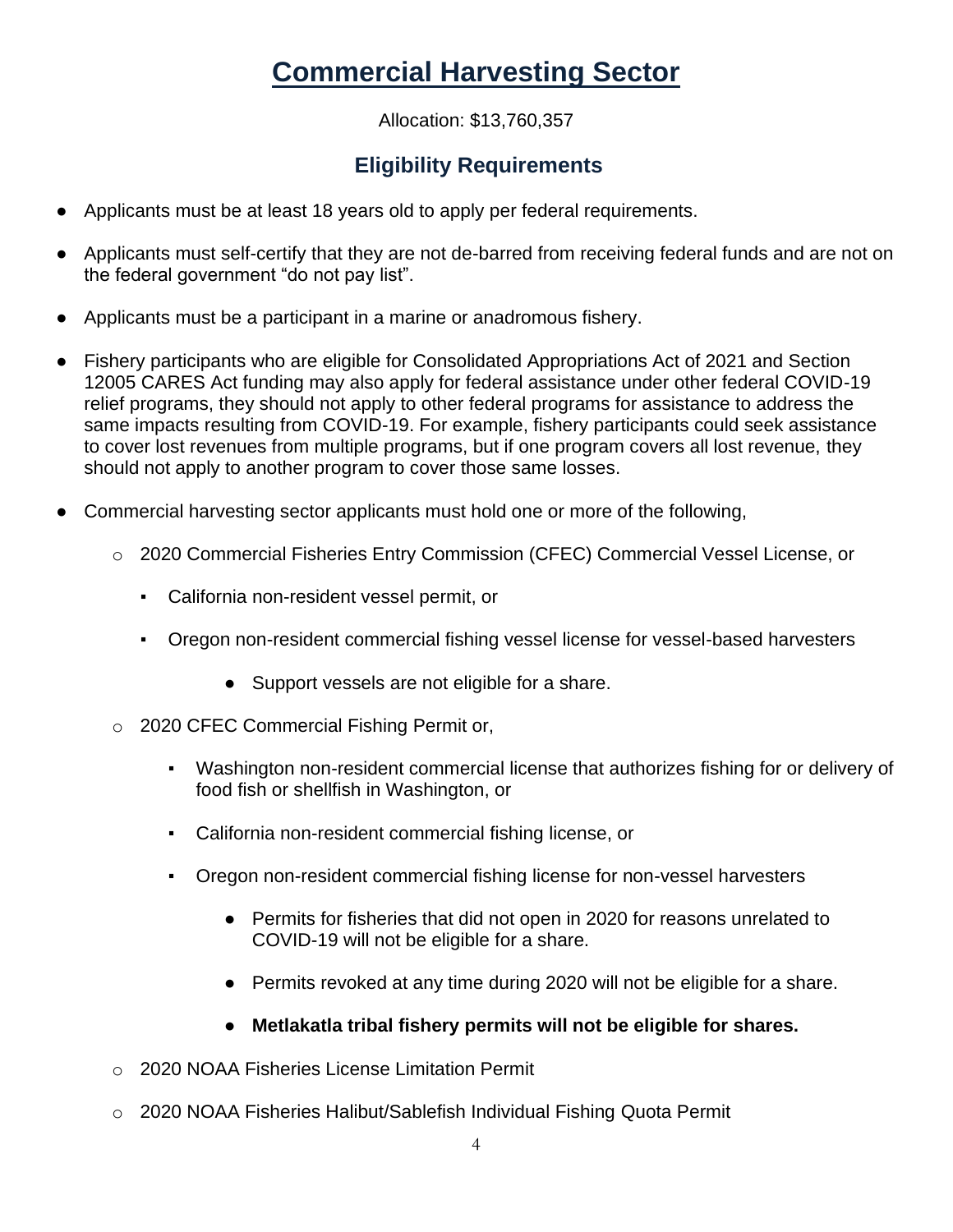- o 2019/2020 or 2020/2021 NOAA Fisheries Bering Sea and Aleutian Island Crab Rationalization Individual Fishing Quota Permit
- Emergency transfers of CFEC permits in 2020 are eligible and will be split accordingly between the transferor and transferee or transferees
	- $\circ$  Only the transferee is eligible for a share if the federal or CFEC permit was permanently transferred in 2020

## **Residency Requirements**

#### *Caution on Residency Violations*

In reviewing Round 1 applications, PSMFC identified individuals listed as holding resident licenses in more than one state or holding a resident license of one state while applying from an address in a different state. Holding an Alaskan resident license or permit improperly or when also holding a resident license or permit from another state may constitute a violation, e.g., Permanent Fund Dividend fraud, and may violate the laws of other states as well.

Applicants to this spend plan that PSMFC identifies as suspect in terms of residency status will be referred for enforcement or the appropriate administrative processes in each applicable state. If the appropriate authorities determine that the applicant held a resident license or permit improperly, the applicant will be deemed ineligible under this spend plan. If the violation is not confirmed until after payments from the spend plan are distributed, audit or prosecution may seek return of any payment received under the Alaska and/or other state spend plans.

#### **Individual persons**

#### All individuals must meet all sector eligibility requirements outlined in this plan and may not apply for assistance in any other state or territory for the same losses.

- Must be an Alaskan resident meeting at least one of the following criteria:
	- o Eligible to receive an Alaska Permanent Fund Dividend in 2021 for calendar year 2020. Please visit<https://myinfo.pfd.dor.alaska.gov/> to search for your application;
	- o Possessed or eligible to receive a 2020 Alaska resident sport fishing license from the Department of Fish and Game. Please visit <https://www.adfg.alaska.gov/index.cfm?adfg=license.residency> for a full definition of resident and the department's residency guidelines;
	- o Identified as a resident in 2020 by the Commercial Fisheries Entry Commission. Please visit<https://www.cfec.state.ak.us/> for questions regarding CFEC fishery permits and vessel licensing; or
- A resident of a state that did not receive Section 12005 CARES Act and Consolidated Appropriations Act of 2021 allocations.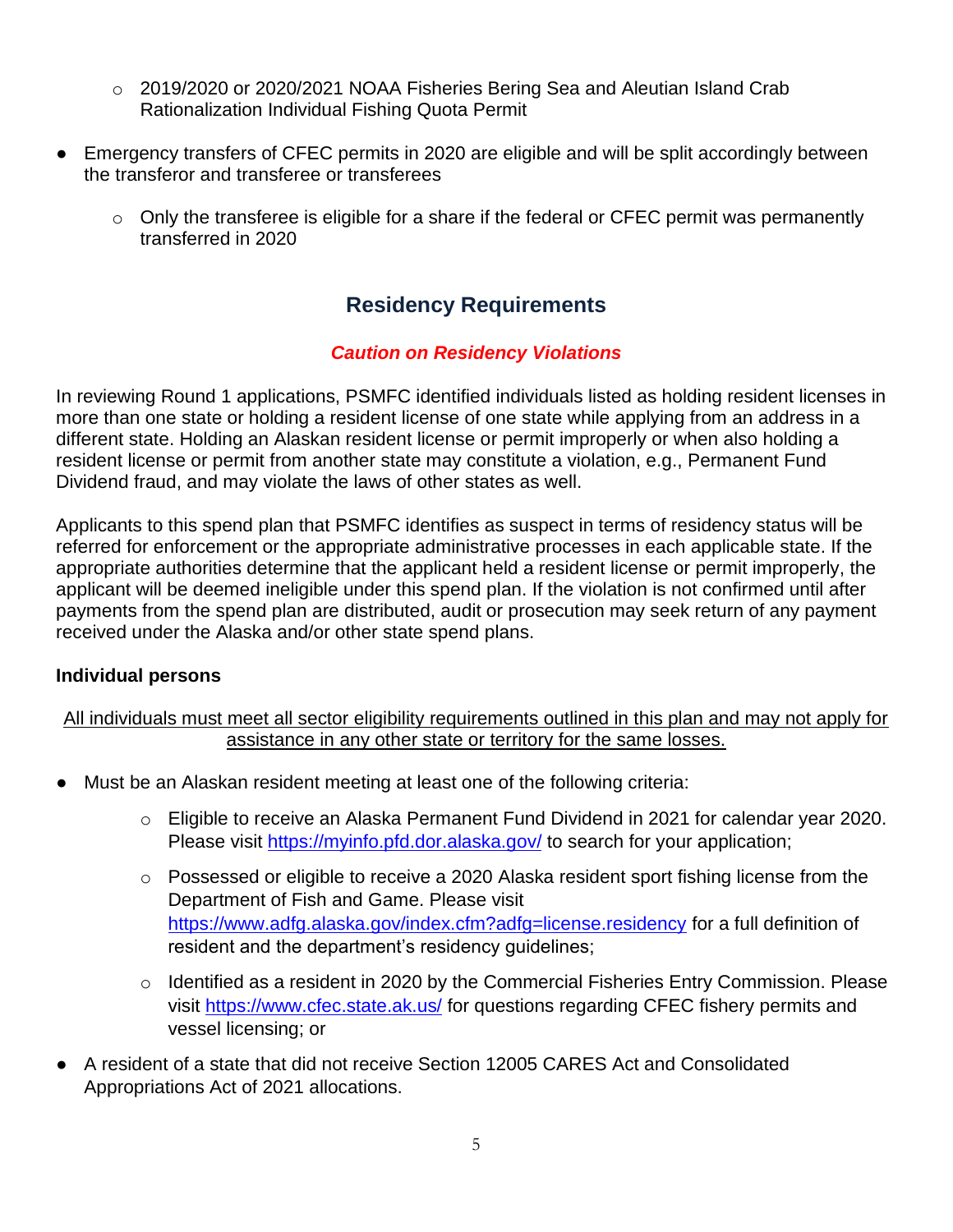o Eligible 2015-2019 revenues earned by eligible Alaskan licenses/permits must be greater than or equal to eligible revenues earned in any other state.

#### **Business entities**

All business entities must meet all sector eligibility requirements outlined in this plan and may not apply for assistance in any other state or territory for the same losses.

All partnerships and corporations applying on behalf of the business entity must have an active business license or corporate entity ID number issued by the Alaska Department of Commerce, Community, and Economic Development. Those who do not have either must apply as individual persons in accordance with the above residency requirements.

- Sole proprietor or single-member LLC
	- o Must meet the residency requirements for individual persons listed above, no business license is required.
	- o Must provide the Social Security Number of the sole proprietor. Single-member LCCs taxes are passed through to the individual whose registered the business.
- Partnerships including LLC-P
	- o Must have had an active business license issued by the Alaska Department of Commerce, Community, and Economic Development in 2020.
	- o Must have earned eligible 2015-2019 revenue from eligible Alaskan licenses/permits.
	- o Must provide their Employer Identification Number (EIN).
- Corporate Entities (S-corporations, C-corporations, LLC-S, and LLC-C)
	- o Must have a corporate entity ID number issued by the Alaska Department of Commerce, Community, and Economic Development.
	- o Domestic Alaskan entities may apply to Alaska if any eligible 2015-2019 revenues were earned from delivery of raw, or other first offload of at sea processed, fish and shellfish into Alaska.
	- o Foreign entities may apply to Alaska if eligible 2015-2019 revenues earned from delivery of raw, or other first offload of at sea processed, fish and shellfish into Alaska are greater than or equal to revenues earned in any other state.
	- o Must provide their Employer Identification Number (EIN).

"Domestic" means a business formed inside Alaska and not registered as a domestic entity in another state.

"Foreign" means a business entity that does business in Alaska but was formed outside of Alaska.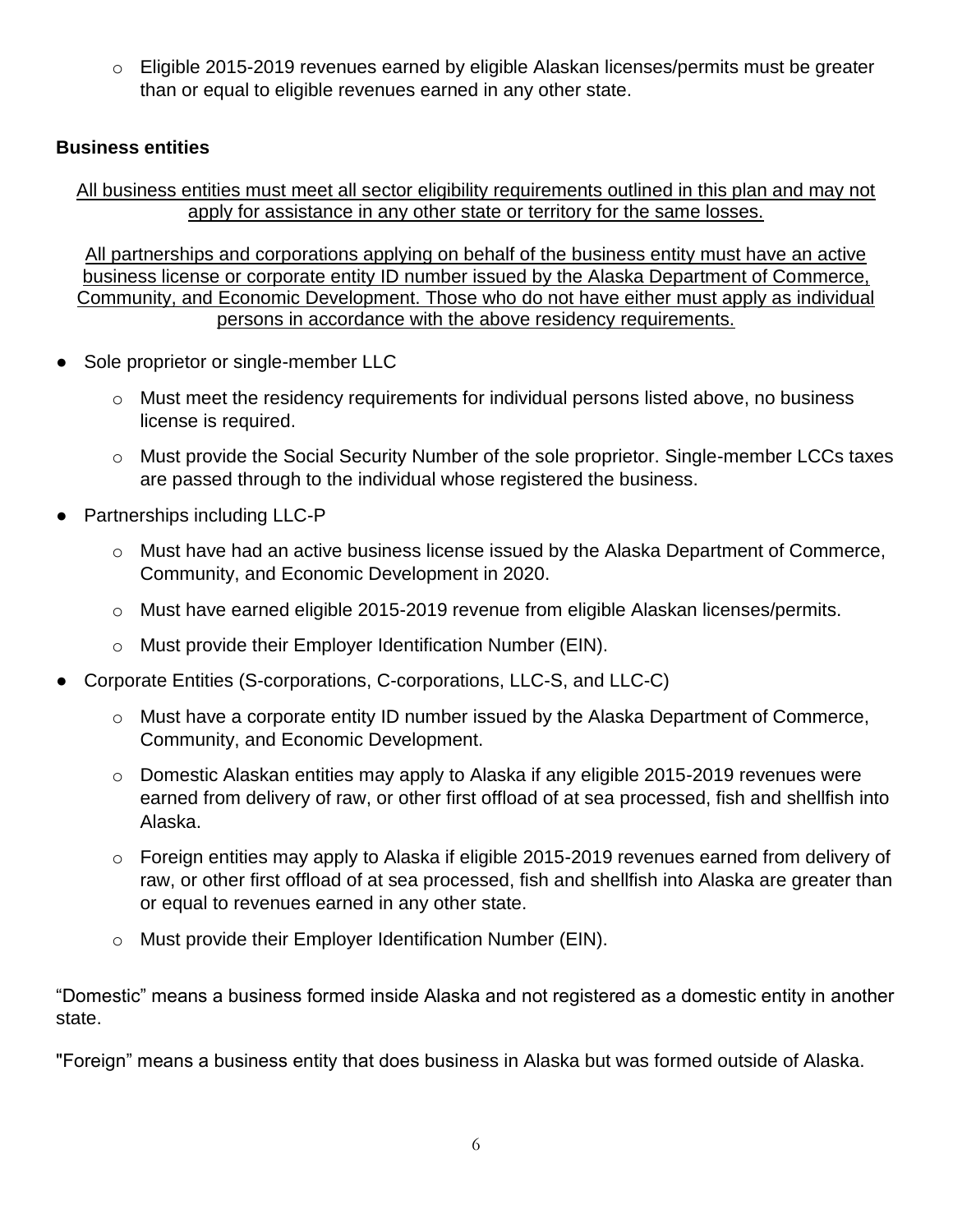**Rationale**: NOAA Fisheries used a fisheries revenue-based approach to proportionately allocate the \$255 million in Consolidated Appropriations Act, 2021, funding to eligible states and territories. The agency used total annual revenue information from the commercial harvesting, sport charter, aquaculture, and seafood processing sectors from the eligible states and territories. NOAA Fisheries also used a residency adjustment for vessel-based commercial harvesting businesses. Average annual landings revenue data in the commercial harvesting sector was adjusted to attribute landings to each vessel owner's state of residence to better reflect where fishing income accrues. For Alaska, the adjustments were made by determining the proportion of landings in Alaska fisheries attributed to vessel owners residing in another state and attributing that portion of the revenue to the respective states of residence. The adjustment was also applied to at-sea catcher processor vessels that operate in Alaska, all the revenue for those vessels was attributed to the state of residence. Although ADF&G initially proposed residency requirements consistent with NOAA Fisheries' approach, ADF&G revised residency requirements in response to public comments and NOAA Fisheries guidance.

### **Percent Revenue Loss Requirement**

- Applicants must certify that they incurred a greater than 35% loss in fishery participation gross revenue for the complete time period from March 1, 2020<sup>1</sup> to December 31, 2020, as a direct or indirect result of COVID-19. The revenue loss will be calculated by comparing March 1, 2020, to December 31, 2020 gross revenue to average gross revenue **for the same period** over the past five years (2015-2019).
- Applicants that did not participate in an eligible fishery sector for all preceding five years **are eligible to apply** if they participated in 2018 and 2019. These applicants must use an average gross revenue for the same time period, March 1 – December 31 for years available.
- Calculate average gross revenue for preceding years using gross revenue from all permits/licenses held during the time period, regardless of whether a permit/license was held for the entire time period. **Do not include crew member revenue in gross revenue calculation**.
- Applicants who experienced a federally designated fishery disaster during 2015-2019, and the disaster year(s) make the difference between meeting the 35% threshold and not, then the applicant may substitute the next earliest non-disaster year(s) into the five-year average calculation. The burden is on applicants to demonstrate that including disaster years in their 2015- 2019 gross revenue average would keep them from exceeding the 35% loss threshold.
- Applicants must have been a fishery participant in 2018 and 2019. Applicants who experienced a federally designated fishery disaster during one or both of these years and have no previous fishery participation must use fishery participation from 2018 and 2019 to calculate revenue loss for 2020.

**How to calculate average gross revenue**: sum of all **eligible year's** annual gross revenues for fishery participation  $\div$  number of years.

 $1$  Except for commercial dive fisheries, see Special Consideration on pg. 9 for details.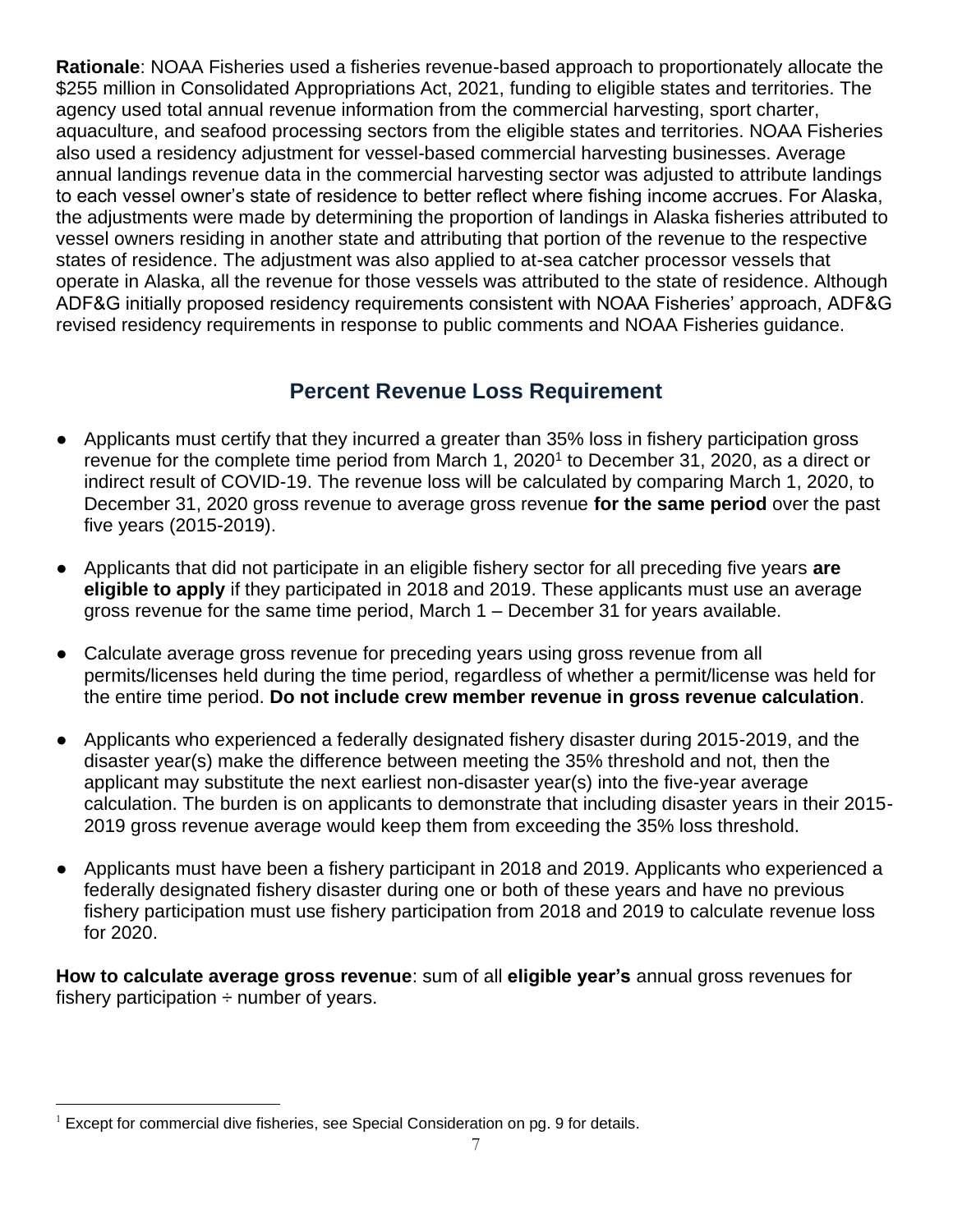**Example:** 

| Year                        | 2015     | 2016     | 2017     | 2018     | 2019     |
|-----------------------------|----------|----------|----------|----------|----------|
| March $1 - Dec 31$          |          |          |          |          |          |
| <b>Annual Gross Revenue</b> | \$40,000 | \$25,000 | \$60,000 | \$70,000 | \$55,000 |

**2015-2019 Total annual gross revenue** = \$250,000 **2015-2019 Total annual gross revenue ÷ 5 (years)** = \$50,000 (5yr average annual gross revenue)

#### **How to calculate % loss:**

5yr Average Annual Gross Revenue = \$50,000

2020 Annual Gross Revenue = \$32,000

**Step 1:** 50,000 – 32,000 = 18,000

**Step 2:** 18,000 ÷ 50,000 = (.36)

**Step 3:** (.36) x 100 = **36.0 % Loss**

- o **Do not include** COVID-19 pandemic-related assistance through grant, loan funding, or unemployment to calculate economic revenue loss for 2020.
- o **Do include** revenue from purchases of seafood product by the USDA or other federal entities to calculate economic revenue loss for 2020.
- o Economic revenue losses must be "incurred," therefore income and/or loss projections **will not** be accepted.
- o Applicants must **attest** to having documentation/records to support the losses stated on the application and used as the basis for eligibility. All funds are subject to federal audit; therefore, documentation/records must be maintained until September 30<sup>th</sup>, 2025, and made available **upon request** by Pacific States Marine Fisheries Commission, NOAA Fisheries, or the Department of Commerce Office of the Inspector General.

## **Cannot be Made More Than Whole Requirement**

Applicants must attest that the sum of funds received under the Consolidated Appropriations Act of 2021, CARES Act Section 12005, traditional revenue in 2020, and any COVID-19 pandemic-related aid will not exceed average annual revenue earned across the previous 5 years. **If it is found that an applicant will be made more than whole by the Consolidated Appropriations Act payment, the payment amount will be adjusted accordingly to ensure the applicant will not be made more than whole.** 

#### **Example:** 5yr Average Annual Gross Revenue = \$50,000

**Step 1**: 2020 Annual Gross Revenue (\$32,000) + Unemployment Benefits (\$5,000) = \$37,000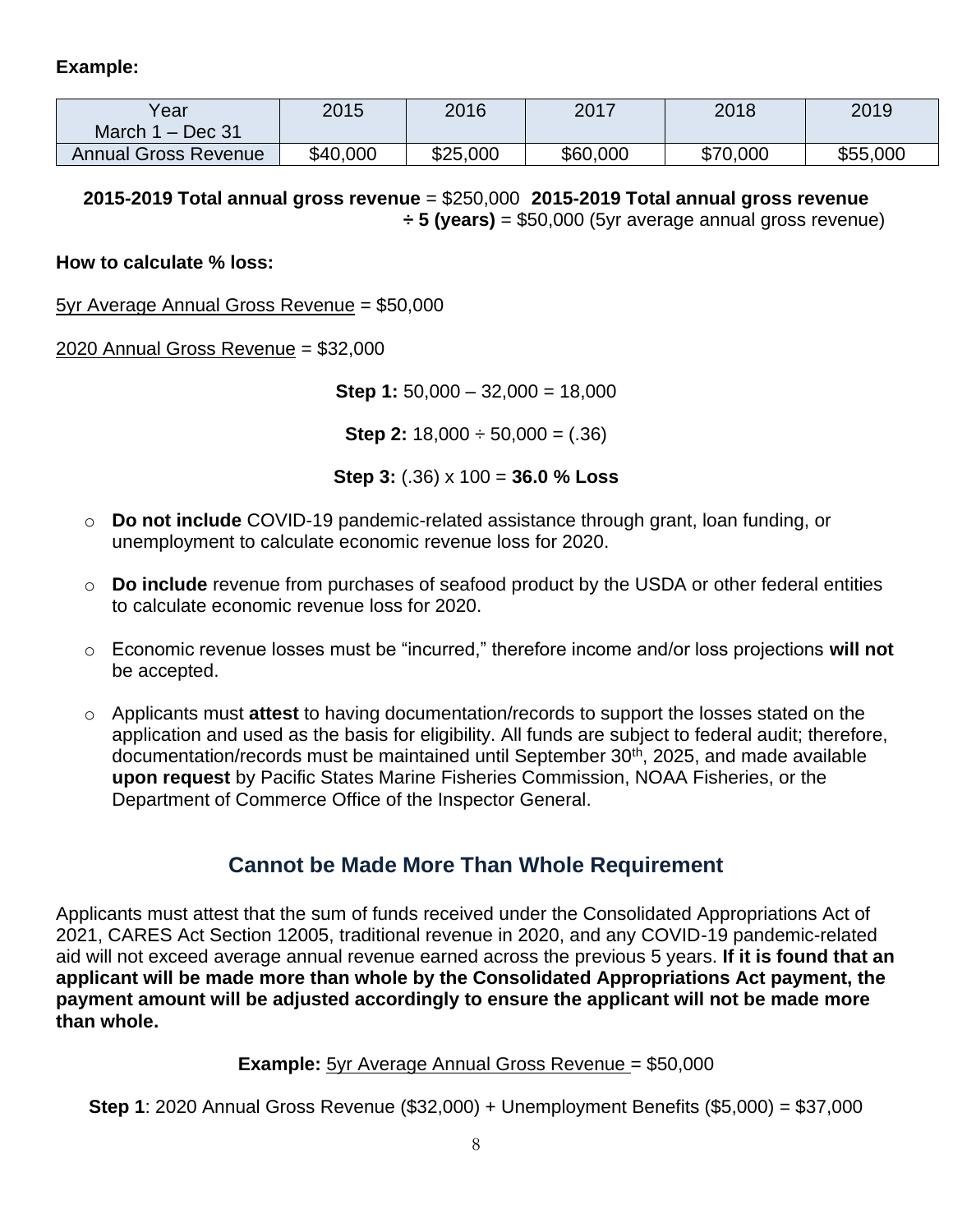**Step 2**: Average \$50,000 – Sum \$37,000 = 13,000 **UNDER** Average, Eligible.

- o **Do include** payments received in 2020 for unemployment benefits for fishing related activities and COVID-19 pandemic-related aid such as grants, Section 12005 CARES Act payments and loans that will not be repaid.
- o **Do not include** payments received in 2020 for the Seafood Tariff Relief Program, USDA Loans, federal fishery disaster payments received in 2020, or COVID-19 pandemic-related loans that will be repaid such as an Economic Injury Disaster Loan.

**Special consideration for all sectors:** fisheries participants who are active duty military and were deployed for a period of time between 2015 and 2020 may be eligible for assistance. Determinations will be made on a case by case basis. Applicants will be required to submit military orders of deployment with dates with application.

## **Payment Calculation**

Eligible applicants shall receive one share per fishery permit/license, see Table 1 below. Emergency transfers of CFEC permits in 2020 are eligible for a share and will be split accordingly between the transferor and transferee or transferees. However, only the transferee is eligible for a share if the federal or CFEC permit was permanently transferred in 2020. In the event of a permit being emergency transferred more than once in 2020, the share will be split accordingly (split into thirds or fourths etc.). Once all applications have been received, the total number of shares will be counted to determine the value of a single share and payments for applicants will be calculated accordingly.

**Special consideration for dive fisheries:** commercial dive fisheries that were impacted by COVID-19 prior to March 1, 2020 may use January 1, 2020 – December 31, 2020 to calculate loss and 5 year average.

| Table 1 – Commercial Harvesting Shares System |                         |  |  |  |
|-----------------------------------------------|-------------------------|--|--|--|
| <b>Permit Type</b>                            | <b>Number of Shares</b> |  |  |  |
| <b>CFEC Fishery Permit</b>                    |                         |  |  |  |
| <b>CFEC Vessel License</b>                    |                         |  |  |  |
| <b>NOAA Fisheries Permit</b>                  |                         |  |  |  |
| Comparable Permit from Other Eligible Fishery |                         |  |  |  |

**Example:** Allocation Total – \$13,760,357 CFEC Permits – 18,926 CFEC Vessel Permits – 731 NOAA Fisheries Permits – 5,301

 $$13,760,357 \div 24,958 = $551$  (base share value, 1 share)

Mr. Smith has met all eligibility requirements and holds three 2020 CFEC commercial fishery permits and one 2020 CFEC vessel permit. In 2020 Mr. Smith completed an emergency transfer for one of his permits to Ms. Doe. Ms. Doe has one 2020 fishing permit in addition to the one she received by transfer from Mr. Smith. Therefore, Mr. Smith gets 3.5 shares for a payment of \$1,928. Ms. Doe gets 1.5 shares for a payment of \$826. This estimate assumes that every permit and CFEC license will be eligible or a share and that every permit holder in the State of Alaska will meet the greater than 35% revenue loss threshold.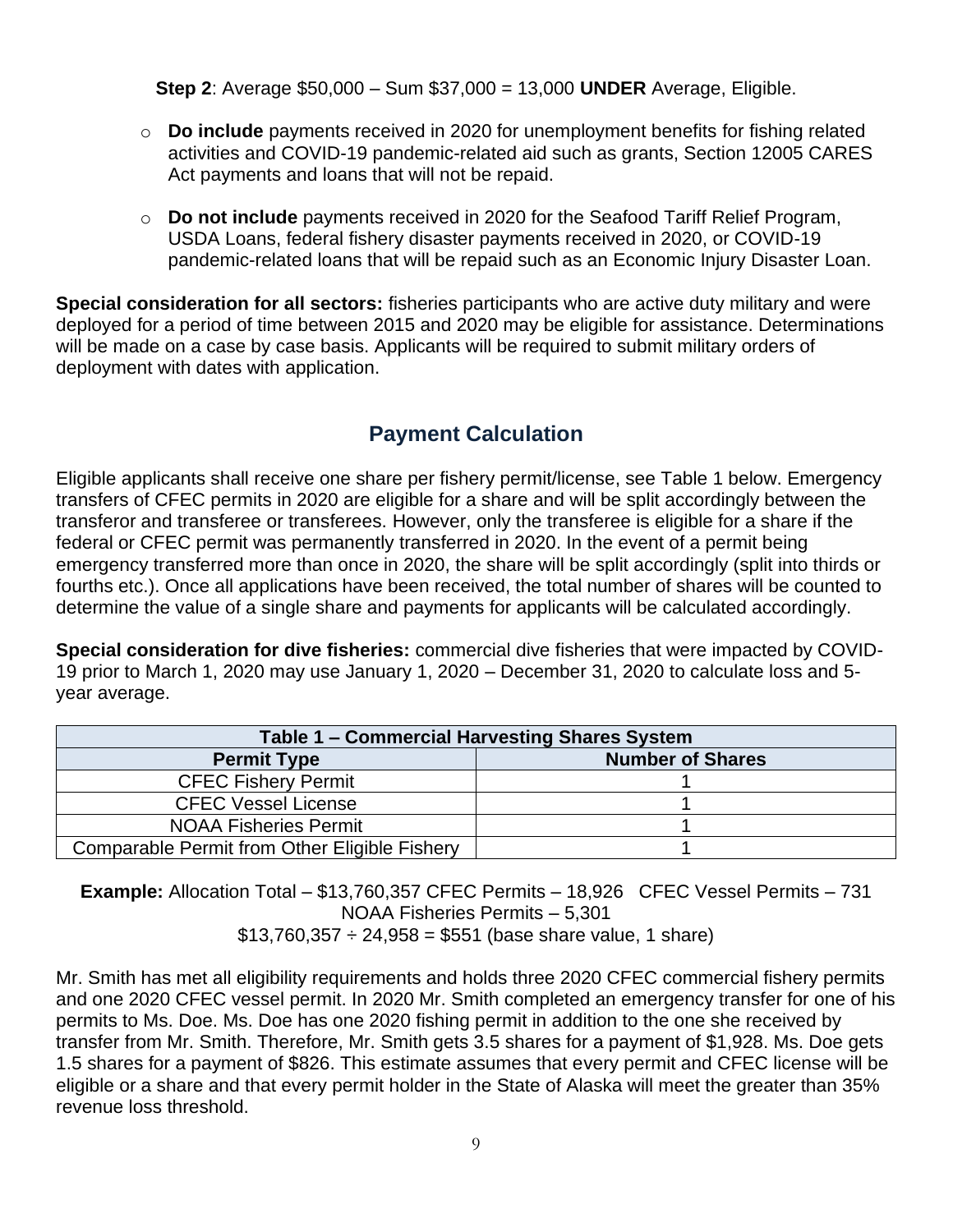# **Seafood Processing Sector**

Allocation: \$12,580,898

## **Eligibility Requirements**

- Applicants must be at least 18 years old to apply per federal requirements.
- Applicants must self-certify that they are not de-barred from receiving federal funds and are not on the federal government "do not pay list".
- Applicants must be a participant in a marine or anadromous fishery in waters of Alaska.
- Tribal members may only apply to the State of Alaska for fisheries participation impacts not included in an application to NOAA Fisheries.
- Fishery participants who are eligible for Consolidated Appropriations Act of 2021 and Section 12005 CARES Act funding may also apply for federal assistance under other federal COVID-19 relief programs, they should not apply to other federal programs for assistance to address the same impacts resulting from COVID-19. For example, fishery participants could seek assistance to cover lost revenues from multiple programs, but if one program covers all lost revenue, they should not apply to another program to cover those same losses.
- Seafood processing businesses must submit a separate application for each eligible facility.
- Must be a business processing seafood for human consumption that holds a 2020 seafood processing permit issued by the Alaska Department of Environmental Conservation (DEC).
	- o Examples, including but not limited to: PL-1 & 2 Shore-Based Facility Processing permits, DM-L Direct Market Vessel, PV-1 & 2 Processing Vessel, and DV Geoduck Dive Vessel
	- o Permits revoked at any time during 2020 will not be eligible
- Must have a minimum average wholesale and/or direct sales revenue of \$30,000 from March 1 through December 31 from 2015-2019.
	- o Seafood processing vessels meeting the minimum average revenue requirement shall apply in the seafood processing sector.
		- Those who do not meet the minimum revenue requirement shall apply in the commercial harvesting sector.
		- DEC Permit not required for commercial harvesting sector applications.
		- Those applying in the commercial harvesting sector must have a 2020 CFEC commercial vessel license.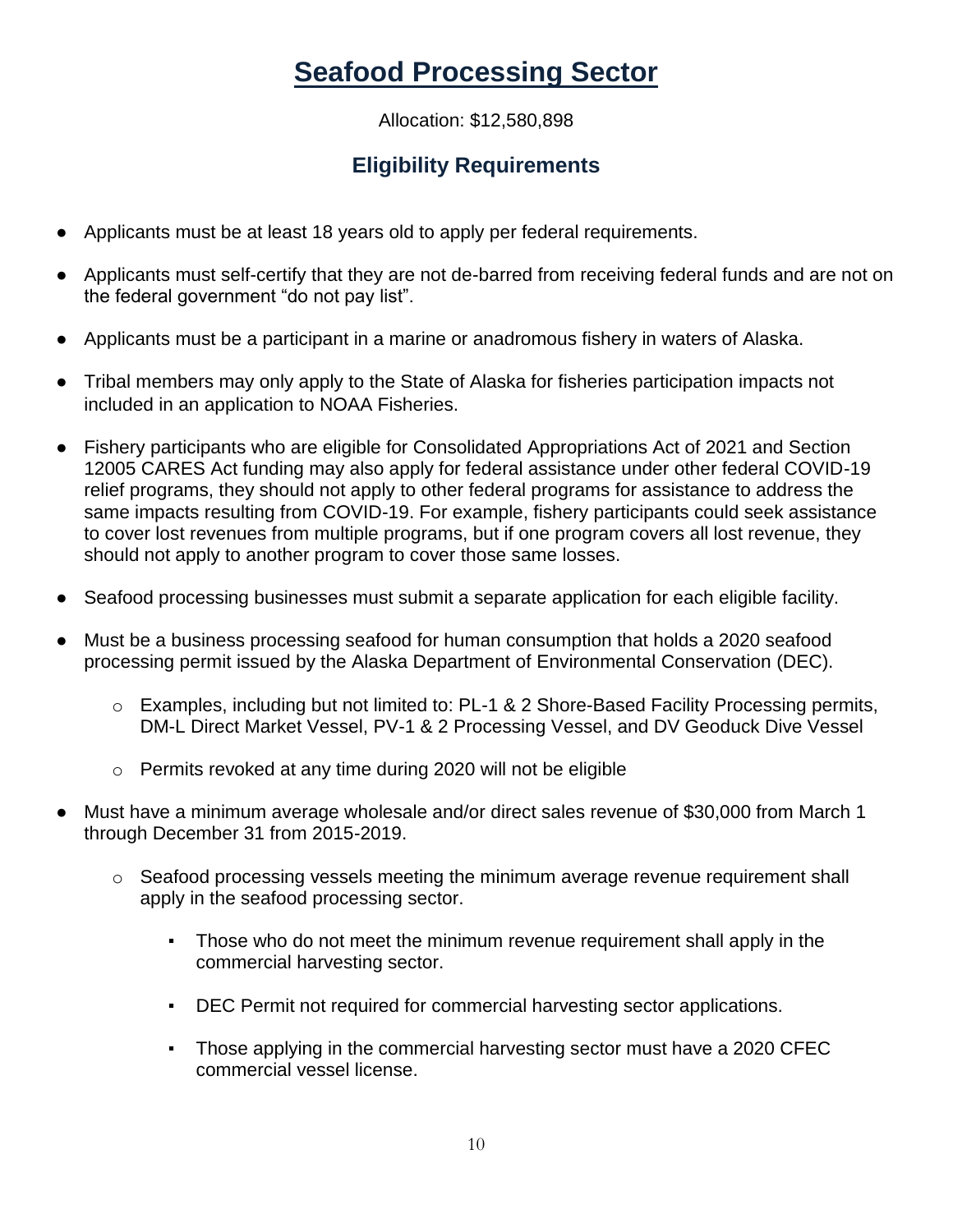- Businesses may include revenue generated from processing subsistence, personal use and/or sport caught seafood in addition to direct sales revenue from processing commercially caught seafood.
- $\circ$  Tender vessels that are not owned by a processing business, meet the minimum average annual revenue requirement and have a DEC permit shall apply in the seafood processing sector. Those who do not meet the minimum revenue requirement and/or do not have a DEC permit shall apply in the commercial harvesting sector. Those applying in the commercial harvesting sector must have a 2020 CFEC commercial vessel license.

### **Percent Revenue Loss Requirement**

- Applicants must certify that they incurred a greater than 35% loss in fishery participation revenue for the complete time period from March 1, 2020 to December 31, 2020 as a direct or indirect result of COVID-19. The revenue loss will be calculated by comparing March 1, 2020 to December 31, 2020 gross revenue to average gross revenue **for the same period** over the past five years (2015-2019).
- Applicants that did not participate in an eligible fishery sector for all preceding five years **are eligible to apply** if they participated in 2018 and 2019. These applicants must use an average gross revenue for the same time period, March 1 – December 31 for years available.
- Applicants must have been a fishery participant in 2018 and 2019. Applicants who experienced a federally designated fishery disaster during one or both of these years and have no previous fishery participation must use fishery participation from 2018 and 2019 to calculate revenue loss for 2020.

**How to calculate average gross revenue**: sum of all **eligible year's** annual gross revenues for fishery participation  $\div$  number of years

#### **Example:**

| Year                        | 2015     | 2016     | 2017     | 2018     | 2019     |
|-----------------------------|----------|----------|----------|----------|----------|
| March $1 - Dec 31$          |          |          |          |          |          |
| <b>Annual Gross Revenue</b> | \$40,000 | \$25,000 | \$60,000 | \$70,000 | \$55,000 |

**2015-2019 Total annual gross revenue** = \$250,000 **2015-2019 Total annual gross revenue ÷ 5 (years)** = \$50,000 (5yr average annual gross revenue)

**How to calculate % loss:**

5yr Average Annual Gross Revenue = \$50,000

2020 Annual Gross Revenue = \$32,000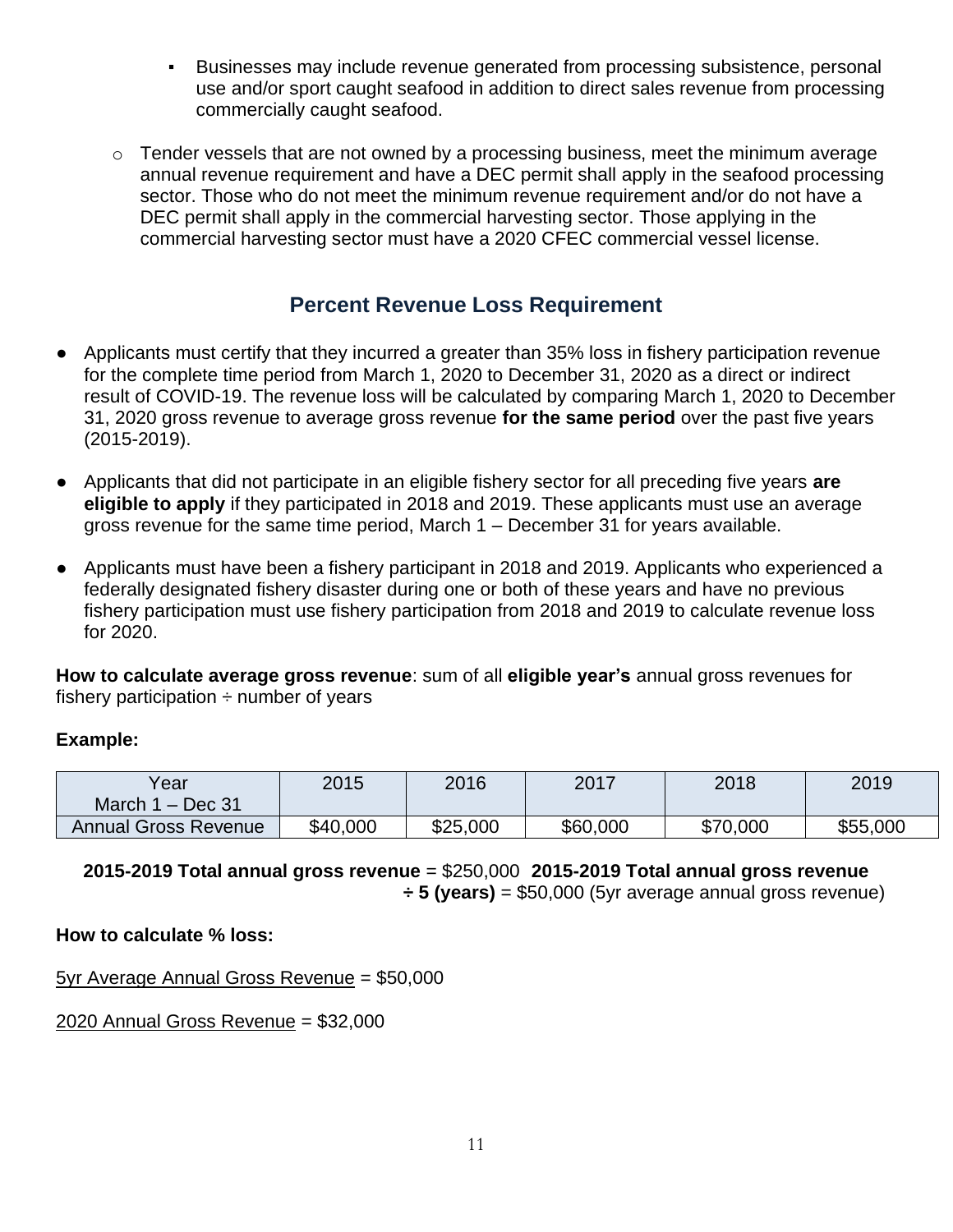**Step 1:** 50,000 – 32,000 = 18,000 **Step 2:**  $18,000 \div 50,000 = (.36)$ 

**Step 3:** (.36) x 100 = **36.0 % Loss**

- o **Do not include** COVID-19 pandemic-related assistance through grant, loan funding, or unemployment to calculate economic revenue loss for 2020.
- o **Do include** revenue from purchases of seafood product by the USDA or other federal entities to calculate economic revenue loss for 2020.
- o Economic revenue losses must be "incurred," therefore income and/or loss projections **will not** be accepted.
- o Applicants must **attest** to having documentation/records to support the losses stated on the application and used as the basis for eligibility. All funds are subject to federal audit; therefore, documentation/records must be maintained until September 30<sup>th</sup>, 2025, and made available **upon request** by Pacific States Marine Fisheries Commission, NOAA Fisheries, or the Department of Commerce Office of the Inspector General.

## **Cannot be Made More Than Whole Requirement**

Applicants must attest that the sum of funds received under the Consolidated Appropriations Act of 2021, CARES Act Section 12005, traditional revenue in 2020, and any COVID-19 pandemic-related aid will not exceed average annual revenue earned across the previous 5 years. **If it is found that an applicant will be made more than whole by the Consolidated Appropriations Act payment, the payment amount will be adjusted accordingly to ensure the applicant will not be made more than whole.** 

**Example:** 5yr Average Annual Gross Revenue = \$50,000

**Step 1**: 2020 Annual Gross Revenue (\$32,000) + Unemployment Benefits (\$5,000) = \$37,000

**Step 2**: Average \$50,000 – Sum \$37,000 = 13,000 **UNDER** Average, Eligible.

- o **Do include** payments received in 2020 for unemployment benefits for fishing related activities and COVID-19 pandemic-related aid such as grants, Section 12005 CARES Act payments and loans that will not be repaid.
- o **Do not include** payments received in 2020 for the Seafood Tariff Relief Program, USDA Loans, federal fishery disaster payments received in 2020, or COVID-19 pandemic-related loans that will be repaid such as an Economic Injury Disaster Loan.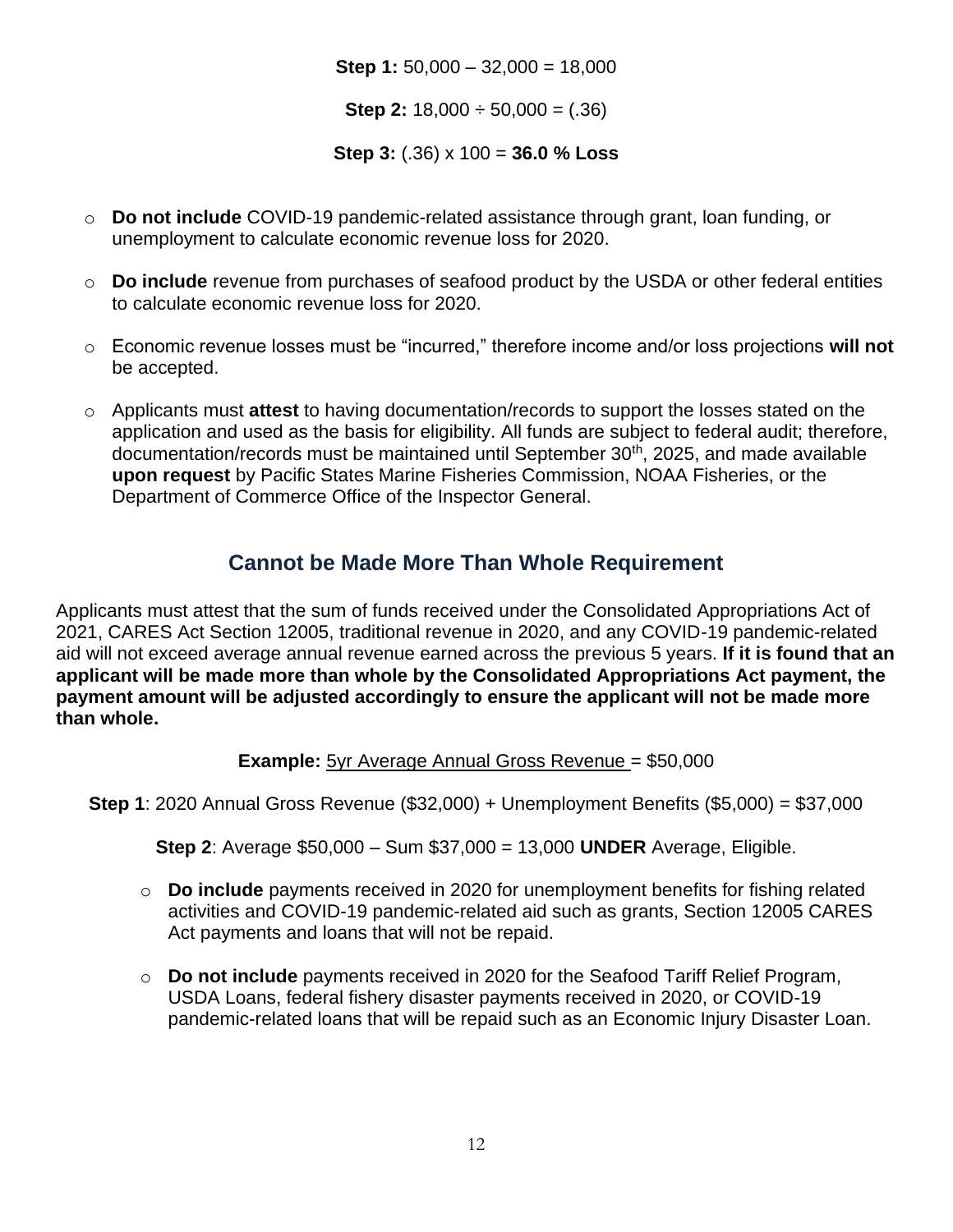## **Payment Calculation**

Eligible applicants will be placed into seven tiers based on the self-certified average processing revenue provided, see Table 2 below. Once all applications have been received, total number of shares will be determined, and payments calculated accordingly. Payment amounts will be the same for all qualifying applicants within each tier.

| Table 2 - Seafood Processing Sector Tiering System |                     |                     |  |  |
|----------------------------------------------------|---------------------|---------------------|--|--|
| <b>Number of Shares</b>                            | <b>Tier Minimum</b> | <b>Tier Maximum</b> |  |  |
|                                                    | \$0                 | \$30,000            |  |  |
|                                                    | > \$30,000          | \$75,000            |  |  |
|                                                    | > \$75,000          | \$500,000           |  |  |
|                                                    | > \$500,000         | \$2,000,000         |  |  |
|                                                    | > \$2,000,000       | \$7,000,000         |  |  |
|                                                    | > \$7,000,000       | \$20,000,000        |  |  |
| 6                                                  | > \$20,000,000      | \$50,000,000        |  |  |
|                                                    | >\$50,000,000       | $\infty$            |  |  |

**Estimate:** Total Allocation – \$12,580,898 Total Shares – 1,150  $$12,580,898 \div 1,150 = $10,939$  (base share value, 1 share)

In this scenario, all 50 applicants in tier 1 will receive one share worth \$10,939. All applicants in tier 2 will receive two shares for a total of \$21,878 each. This is repeated accordingly for each tier. This estimate uses available income data to assign applicants to tiers and assumes that every licensed processor will meet the greater than 35% revenue loss threshold.

| Table 2a - Estimated Tier Payments |                             |                              |  |  |
|------------------------------------|-----------------------------|------------------------------|--|--|
| <b>Number of Shares</b>            | <b>Number of Applicants</b> | <b>Payment Per Applicant</b> |  |  |
|                                    | 66                          | \$13,729                     |  |  |
|                                    | 59                          | \$27,459                     |  |  |
|                                    | 28                          | \$41,188                     |  |  |
|                                    | 30                          | \$54,918                     |  |  |
|                                    | 59                          | \$68,647                     |  |  |
|                                    |                             | \$82,377                     |  |  |
|                                    |                             | \$96,106                     |  |  |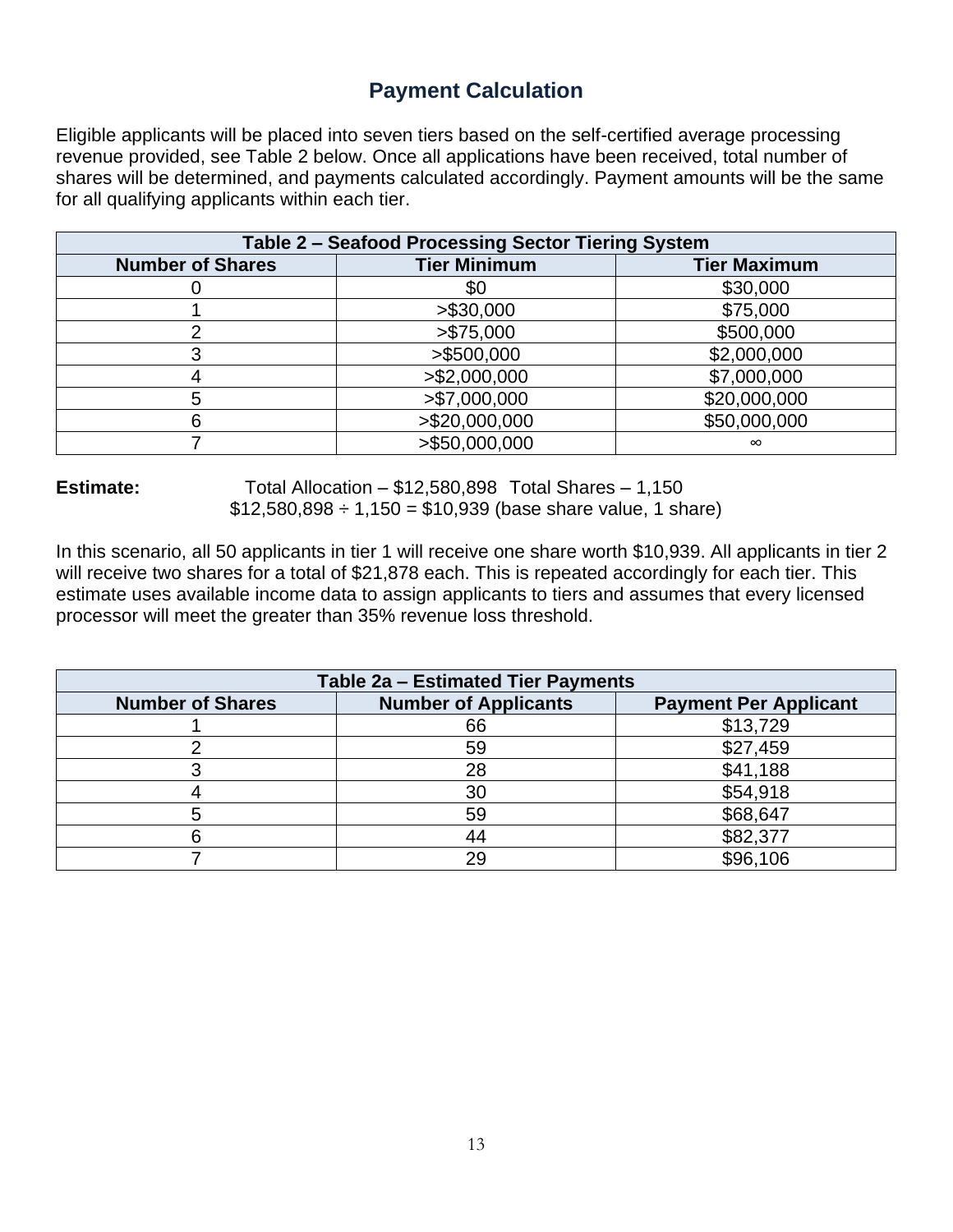## **Sport Fishing Charter Sector**

Allocation: \$10,615,132

## **Eligibility Requirements**

- Applicants must be at least 18 years old to apply per federal requirements.
- Applicants must self-certify that they are not de-barred from receiving federal funds and are not on the federal government "do not pay list".
- Applicants must be a participant in a marine or anadromous fishery in waters of Alaska.
- Must be registered with the ADF&G as a guide, an operator, or as a combined guide/operator for 2020.
	- $\circ$  Revoked sport fishing licenses or registrations will be ineligible for a share
- Tribal members may only apply to the state of Alaska for fisheries participation impacts not included in an application to NOAA Fisheries.
- Fishery participants who are eligible for Consolidated Appropriations Act of 2021 and Section 12005 CARES Act funding may also apply for federal assistance under other federal COVID-19 relief programs, they should not apply to other federal programs for assistance to address the same impacts resulting from COVID-19. For example, fishery participants could seek assistance to cover lost revenues from multiple programs, but if one program covers all lost revenue, they should not apply to another program to cover those same losses.

## **Residency Requirements**

#### *Caution on Residency Violations*

In reviewing Round 1 applications, PSMFC identified individuals listed as holding resident licenses in more than one state or holding a resident license of one state while applying from an address in a different state. Holding an Alaskan resident license or permit improperly or when also holding a resident license or permit from another state may constitute a violation, e.g., Permanent Fund Dividend fraud, and may violate the laws of other states as well.

Applicants to this spend plan that PSMFC identifies as suspect in terms of residency status will be referred for enforcement or the appropriate administrative processes in each applicable state. If the appropriate authorities determine that the applicant held a resident license or permit improperly, the applicant will be deemed ineligible under this spend plan. If the violation is not confirmed until after payments from the spend plan are distributed, audit or prosecution may seek return of any payment received under the Alaska and/or other state spend plans.

#### All applicants must meet all sector eligibility requirements outlined in this plan and may not apply for assistance in any other state or territory for the same losses.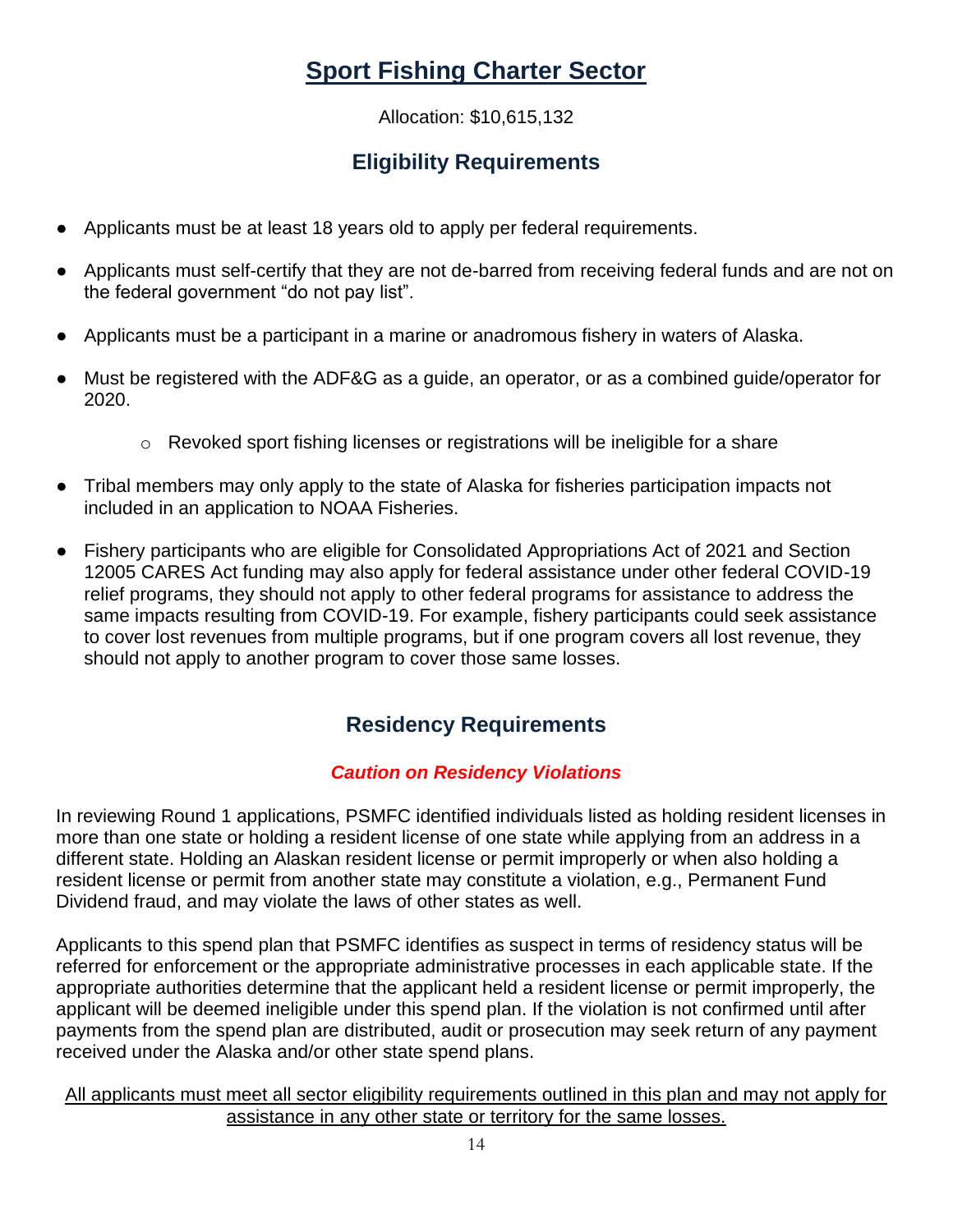● Nonresidents may apply to Alaska's spend plan if they meet all eligibility requirements.

#### **Percent Revenue Loss Requirement**

- Applicants must certify that they incurred a greater than 35% loss in fishery participation revenue for the complete time period from March 1, 2020 to December 31, 2020 as a direct or indirect result of COVID-19. The revenue loss will be calculated by comparing March 1, 2020 to December 31, 2020 gross revenue to average gross revenue **for the same period** over the past five years (2015-2019).
- Applicants that did not participate in an eligible fishery sector for all preceding five years **are eligible to apply** if they participated in 2018 and 2019. These applicants must use an average gross revenue for the same time period, March 1 – December 31 for years available.

**How to calculate average gross revenue**: sum of all **eligible year's** annual gross revenues for fishery participation  $\div$  number of years

#### **Example:**

| Year                        | 2015     | 2016     | 2017     | 2018     | 2019     |
|-----------------------------|----------|----------|----------|----------|----------|
| March $1 - Dec 31$          |          |          |          |          |          |
| <b>Annual Gross Revenue</b> | \$40,000 | \$25,000 | \$60,000 | \$70,000 | \$55,000 |

**2015-2019 Total annual gross revenue** = \$250,000 **2015-2019 Total annual gross revenue ÷ 5 (years)** = \$50,000 (5yr average annual gross revenue)

#### **How to calculate % loss:**

5yr Average Annual Gross Revenue = \$50,000

2020 Annual Gross Revenue = \$32,000

**Step 1:** 50,000 – 32,000 = 18,000

**Step 2:** 18,000 ÷ 50,000 = (.36)

**Step 3:** (.36) x 100 = **36.0 % Loss**

- o **Do not include** COVID-19 pandemic-related assistance through grant, loan funding, or unemployment to calculate economic revenue loss for 2020.
- o Economic revenue losses must be "incurred," therefore income and/or loss projections **will not** be accepted.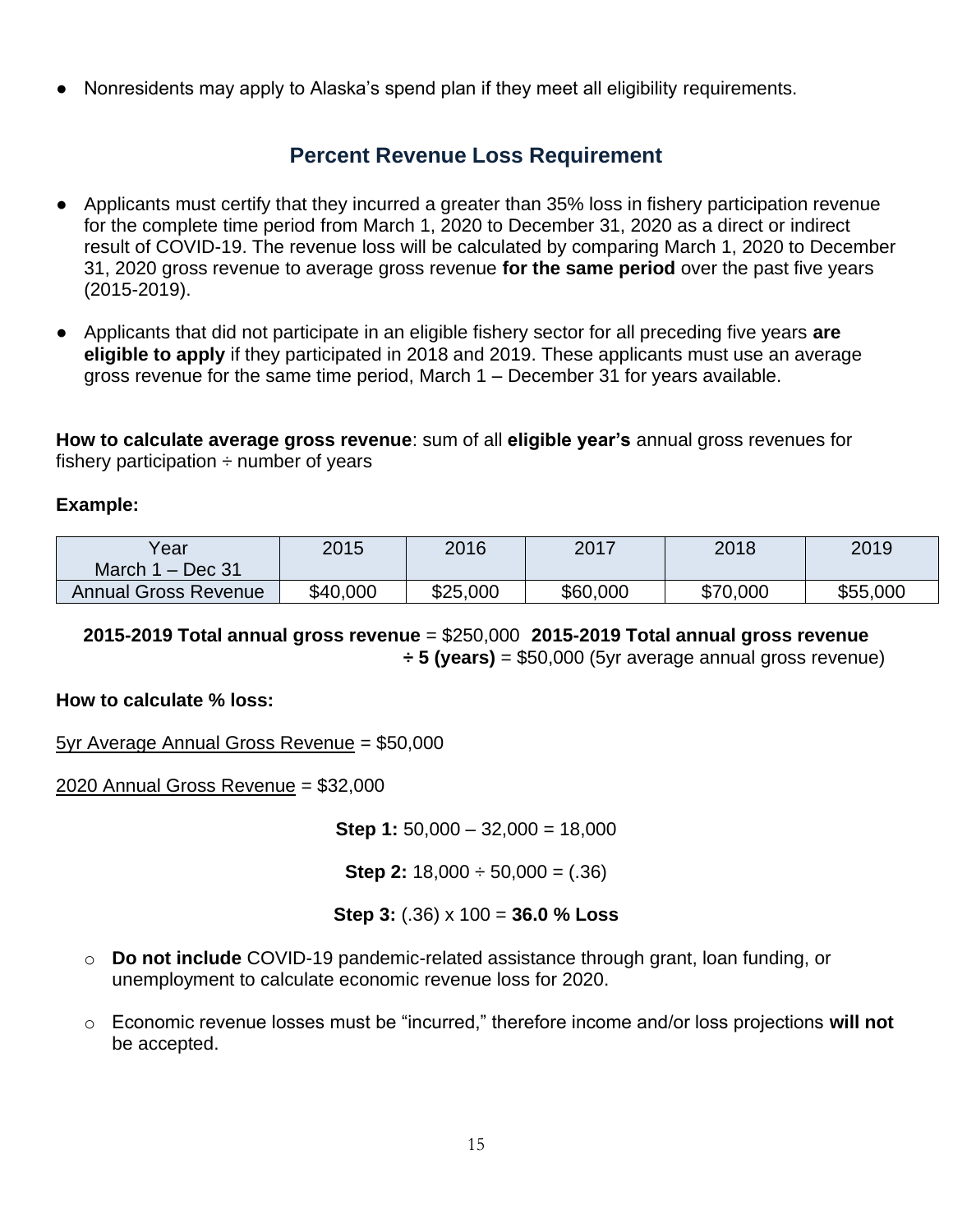o Applicants must **attest** to having documentation/records to support the losses stated on the application and used as the basis for eligibility. All funds are subject to federal audit; therefore, documentation/records must be maintained until September 30<sup>th</sup>, 2025, and made available **upon request** by Pacific States Marine Fisheries Commission, NOAA Fisheries, or the Department of Commerce Office of the Inspector General.

## **Cannot be Made More Than Whole Requirement**

Applicants must attest that the sum of funds received under the Consolidated Appropriations Act of 2021, CARES Act Section 12005, traditional revenue in 2020, and any COVID-19 pandemic-related aid will not exceed average annual revenue earned across the previous 5 years. **If it is found that an applicant will be made more than whole by the Consolidated Appropriations Act payment, the payment amount will be adjusted accordingly to ensure the applicant will not be made more than whole.** 

#### **Example:** 5yr Average Annual Gross Revenue = \$50,000

**Step 1**: 2020 Annual Gross Revenue (\$32,000) + Unemployment Benefits (\$5,000) = \$37,000

**Step 2**: Average \$50,000 – Sum \$37,000 = 13,000 **UNDER** Average, Eligible.

- o **Do include** payments received in 2020 for unemployment benefits for fishing related activities and COVID-19 pandemic-related aid such as grants, Section 12005 CARES Act payments and loans that will not be repaid.
- o **Do not include** payments received in 2020 for the Seafood Tariff Relief Program, USDA Loans, federal fishery disaster payments received in 2020, or COVID-19 pandemic-related loans that will be repaid such as an Economic Injury Disaster Loan.

**Special consideration for all sectors:** fisheries participants who are active duty military and were deployed for a period of time between 2015 and 2020 may be eligible for assistance. Determinations will be made on a case by case basis. Applicants will be required to submit military orders of deployment with dates with application.

### **Payment Calculation**

Eligible applicants holding a guide registration will receive one share of available funds. Eligible applicants holding an operator registration will receive one share of available funds. Applicants with a guide/operator combined registration will receive two shares, see Table 3 below. Once all applications have been received, shares will be determined and payments for applicants will be calculated accordingly.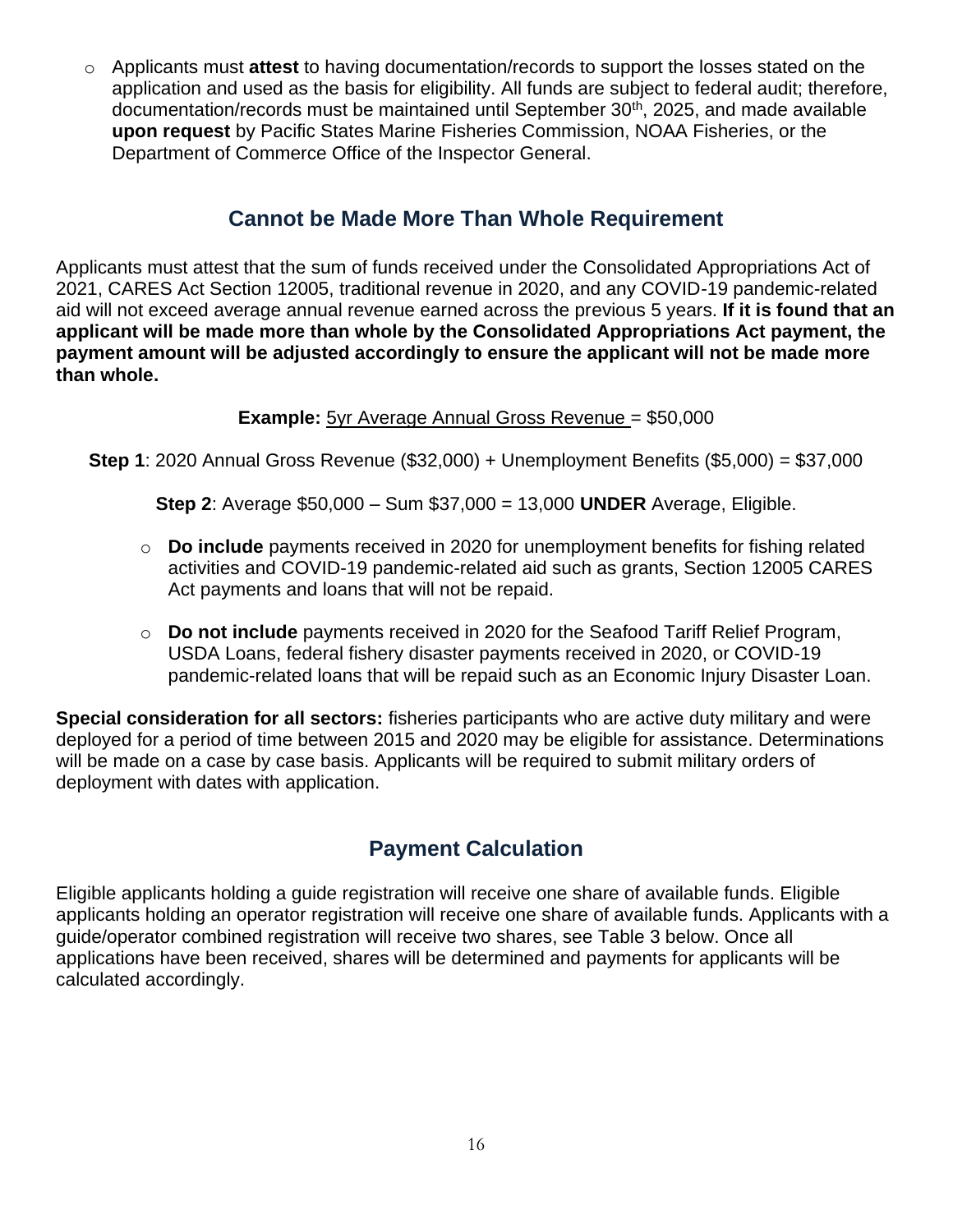**Special considerations**: salt water businesses shall receive one additional half share (0.5) per vessel registered with ADF&G in 2019. Fresh water businesses targeting anadromous fish similarly shall receive one additional half share (0.5) per employed guide in 2019. Businesses participating in both may only claim salt water vessels. If you are registered as a **combined guide/business you do not get an additional half share for yourself as an employee**.

| Table 3 – Sport Fishing Charter Share System |               |  |  |  |
|----------------------------------------------|---------------|--|--|--|
| <b>Registration Type</b>                     | <b>Shares</b> |  |  |  |
| Guide                                        |               |  |  |  |
| <b>Business</b>                              |               |  |  |  |
| <b>Combined Guide/Business</b>               |               |  |  |  |

**Estimate:** Total Allocation – \$10,615,132 Number of Shares – 5,790  $$10,615,132 \div 5,790 = $1,833$  (base share value, 1 share)

Ms. Smith is a fresh water guide with her own business but also employs three additional guides for targeting anadromous fish. In this scenario, Ms. Smith is eligible for 3.5 shares for a payment of \$6,415. This estimate assumes that all registered businesses and guides will have an Alaska issued business license and that they will all meet the greater than 35% revenue loss threshold.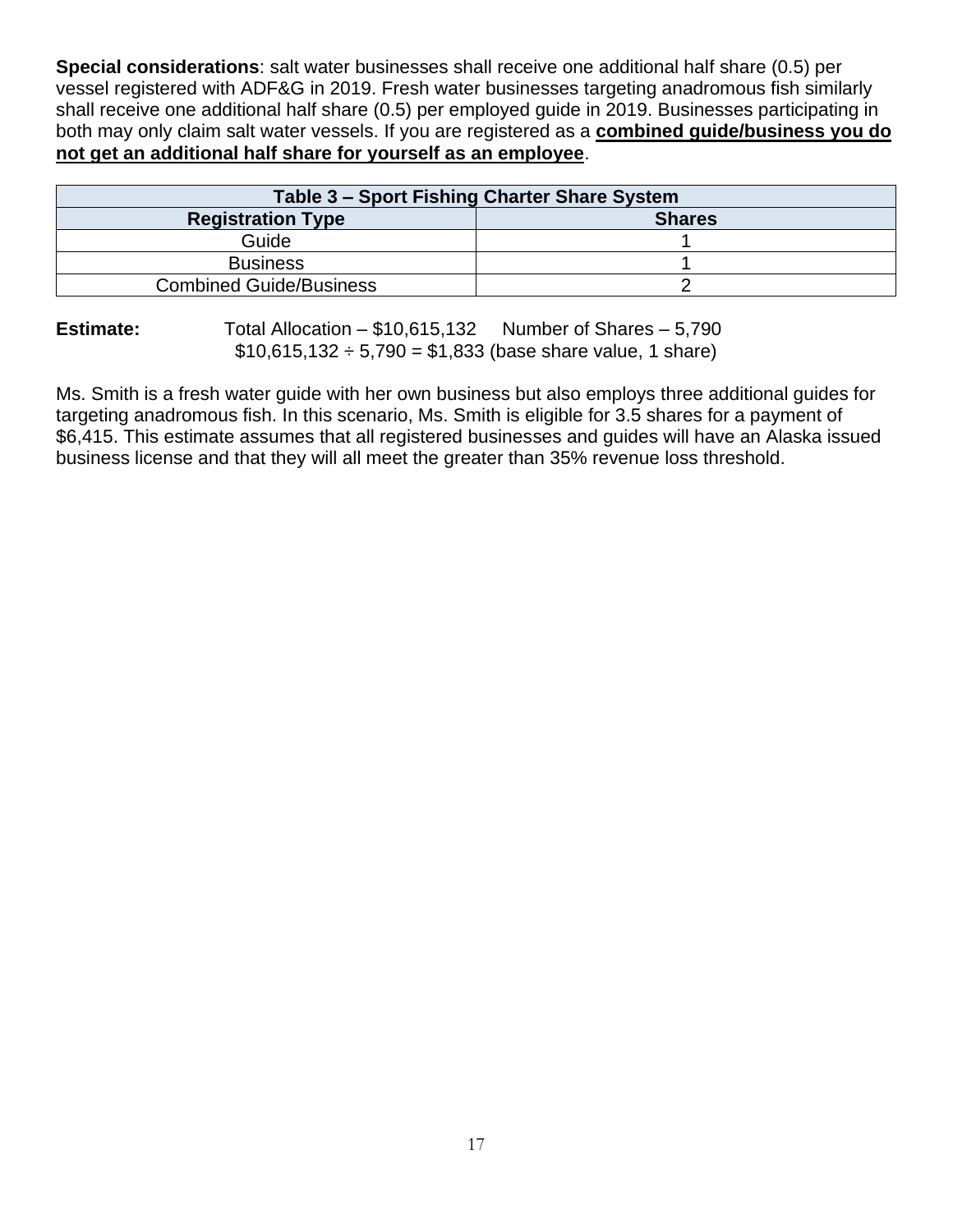## **Subsistence Sector**

Allocation: \$2,358,918

## **Eligibility Requirements**

- Applicants must be at least 18 years old to apply per federal requirements.
- Applicants must self-certify that they are not de-barred from receiving federal funds and are not on the federal government "do not pay list".
- **Members of federally recognized Tribes that already received 2021 Consolidated Appropriations Act funds directly for BIA through NOAA appropriated funds are ineligible.**
- Eligibility for subsistence sector will be determined by Alaskan household.
	- $\circ$  A household is defined as a person or persons having the same permanent residence.
	- o All Alaskan households participating in subsistence fisheries may apply regardless of physical household address.
	- o Only one application may be submitted per household.
- One or more members of the household must have participated in a marine and/or anadromous subsistence fishery in at least two of the previous four years (2016-2019).
	- o Participation includes harvesting, sharing, and/or using subsistence fishery resources. Subsistence harvest does not require the use of a sport fishing license.
	- $\circ$  Subsistence fisheries are defined as fisheries on stocks for which the Alaska Board of Fisheries has found there are positive customary and traditional uses, in addition to federal subsistence fisheries that have no state equivalent.
	- o Marine fisheries include all species, i.e., shellfish and halibut. All anadromous species are eligible, this is not restricted to salmon species.
- Eligible applicants must self-certify that their household has incurred a negative impact on their ability to access subsistence fishery resources in 2020 that was directly and/or indirectly related to COVID-19.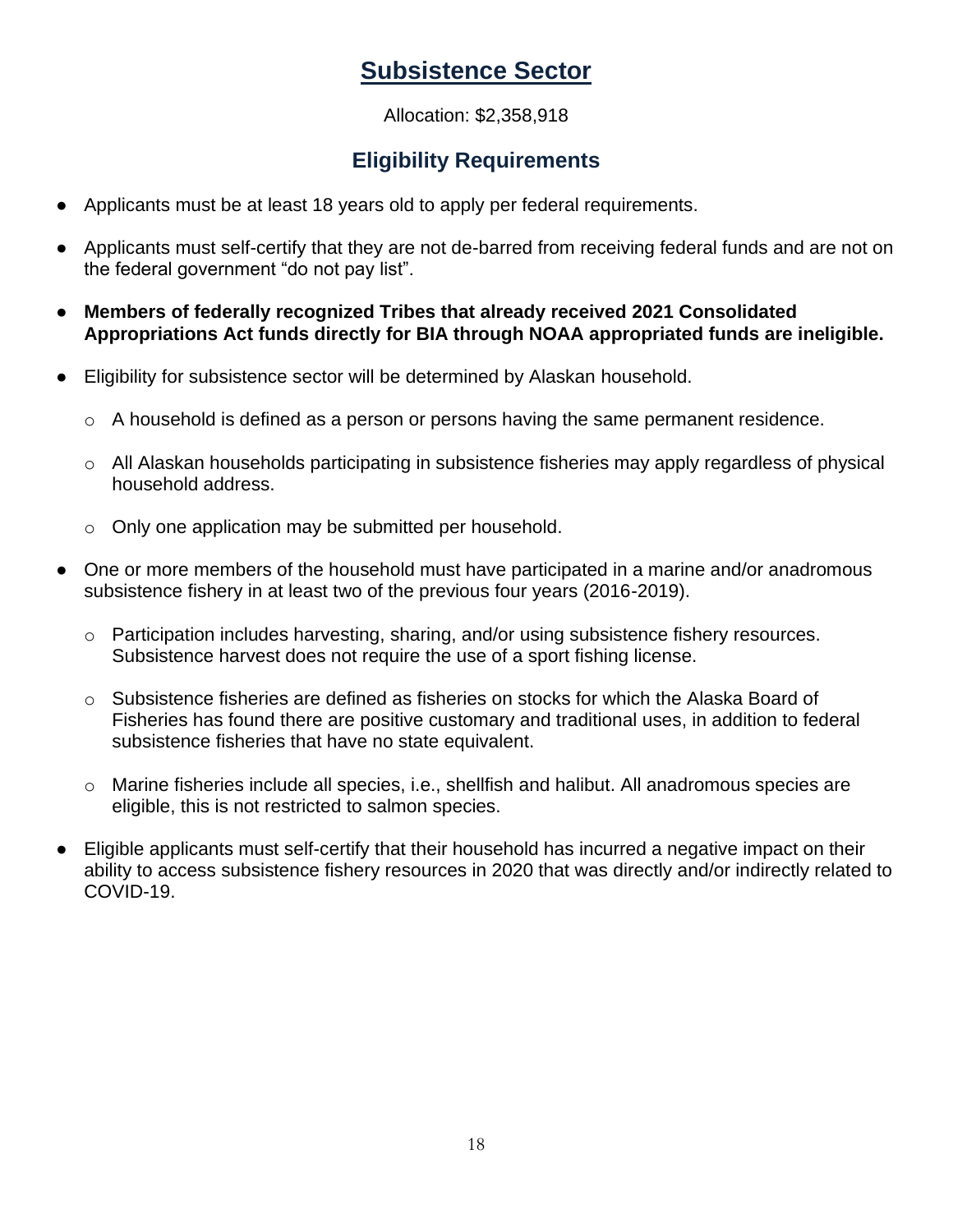## **Residency Requirements**

#### *Caution on Residency Violations*

In reviewing Round 1 applications, PSMFC identified individuals listed as holding resident licenses in more than one state or holding a resident license of one state while applying from an address in a different state. Holding an Alaskan resident license or permit improperly or when also holding a resident license or permit from another state may constitute a violation, e.g., Permanent Fund Dividend fraud, and may violate the laws of other states as well.

Applicants to this spend plan that PSMFC identifies as suspect in terms of residency status will be referred for enforcement or the appropriate administrative processes in each applicable state. If the appropriate authorities determine that the applicant held a resident license or permit improperly, the applicant will be deemed ineligible under this spend plan. If the violation is not confirmed until after payments from the spend plan are distributed, audit or prosecution may seek return of any payment received under the Alaska and/or other state spend plans.

All individuals must meet all sector eligibility requirements outlined in this plan and may not apply for assistance in any other state or territory for the same losses.

- All eligible household members must be an Alaskan resident meeting at least one of the following criteria:
	- o Eligible to receive an Alaska Permanent Fund Dividend in 2021 for calendar year 2020. Please visit<https://myinfo.pfd.dor.alaska.gov/> to search for your applications.
	- o Possessed or eligible to receive a 2020 Alaska resident sport fishing license from the Department of Fish and Game. Please visit <https://www.adfg.alaska.gov/index.cfm?adfg=license.residency> for a full definition of resident and the department's residency guidelines.
	- o Registered as a resident during 2020 with the Commercial Fisheries Entry Commission. Please visit<https://www.cfec.state.ak.us/> for questions regarding CFEC fishery permits and vessel licensing.
	- o Held a subsistence or personal use permit issued by the Alaska Department of Fish and Game in 2020. **Note:** personal use fishery permits are NOT eligible for relief under this spend plan. They may ONLY be used to prove residency.